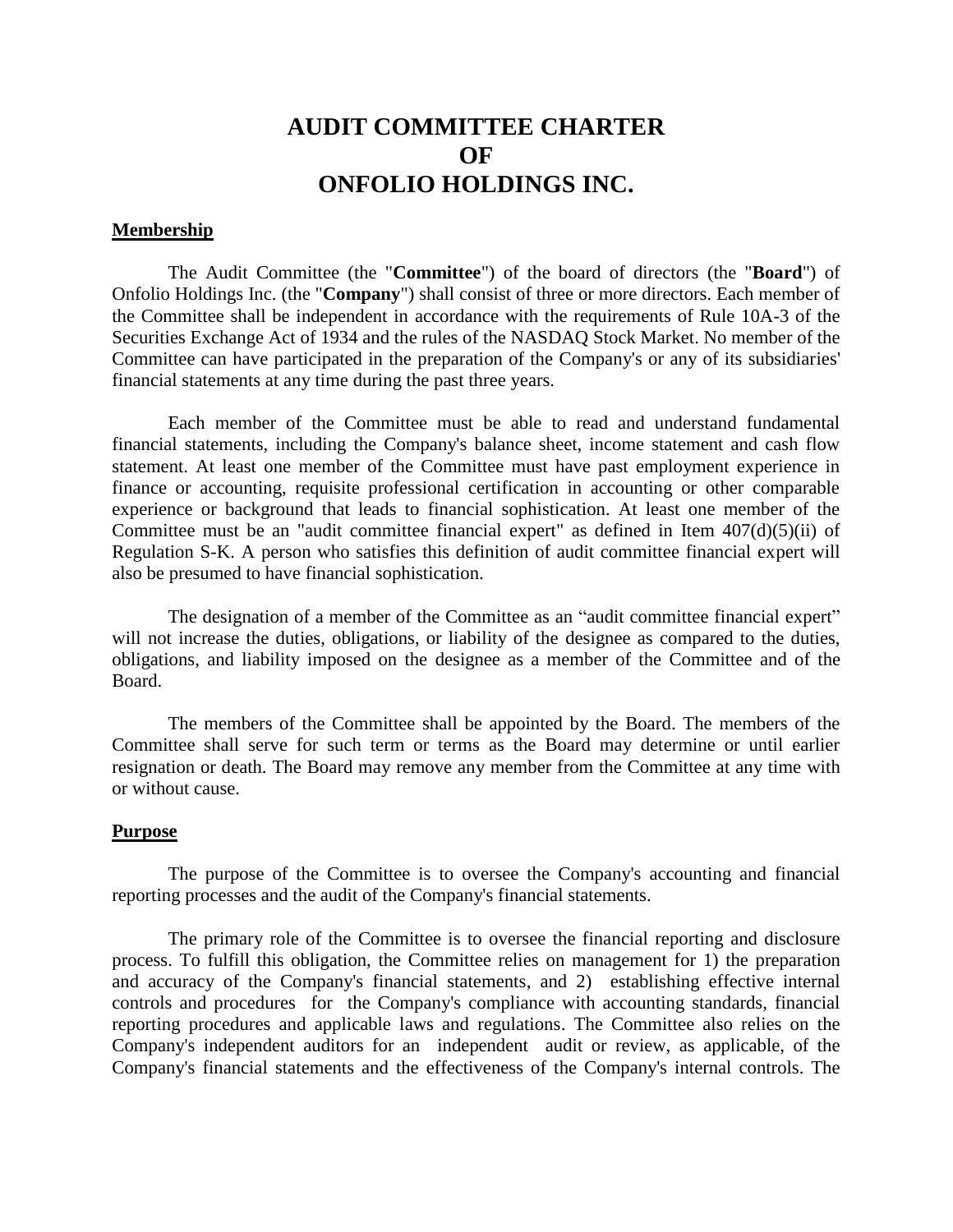members of the Committee are not employees of the Company and are not responsible for conducting the audit or performing other accounting procedures.

## **Duties and Responsibilities**

The Committee shall have the following authority and responsibilities:

To (1) select and retain an independent registered public accounting firm to act as the Company's independent auditors for the purpose of auditing the Company's annual financial statements, books, records, accounts and internal controls over financial reporting, (2) set the compensation of the Company's independent auditors, (3) oversee the work done by the Company's independent auditors, and (4) terminate the Company's independent auditors, if necessary.

To select, retain, compensate, oversee and terminate, if necessary, any other registered public accounting firm engaged for the purpose of preparing or issuing an audit report or performing other audit, review or attest services for the Company.

To approve all audit engagement fees and terms; and to pre-approve all audit and permitted non-audit and tax services that may be provided by the Company's independent auditors or other registered public accounting firms, and establish policies and procedures for the Committee's pre-approval of permitted services by the Company's independent auditors or other registered public accounting firms on an on-going basis.

At least annually, to obtain and review a report by the Company's independent auditors that describes (1) the accounting firm's internal quality control procedures, (2) any issues raised by the most recent internal quality control review, peer review or Public Company Accounting Oversight Board review or inspection of the firm or by any other inquiry or investigation by governmental or professional authorities in the past five years regarding one or more audits carried out by the firm and any steps taken to deal with any such issues, and (3) all relationships between the firm and the Company or any of its subsidiaries; and to discuss with the independent auditors this report and any relationships or services that may impact the objectivity and independence of the auditors.

At least annually, to evaluate the qualifications, performance and independence of the Company's independent auditors, including an evaluation of the lead audit partner.

To monitor the rotation required by Section 10A (j) of the Exchange Act of the lead audit partner having primary responsibility for the audit and the audit partner responsible for reviewing the audit.

To review and discuss with the Company's independent auditors (1) the auditors' responsibilities under generally accepted auditing standards and the responsibilities of management in the audit process, (2) the overall audit strategy, (3) the scope and timing of the annual audit, (4) any significant risks identified during the auditors' risk assessment procedures and (5) when completed, the results, including significant findings, of the annual audit.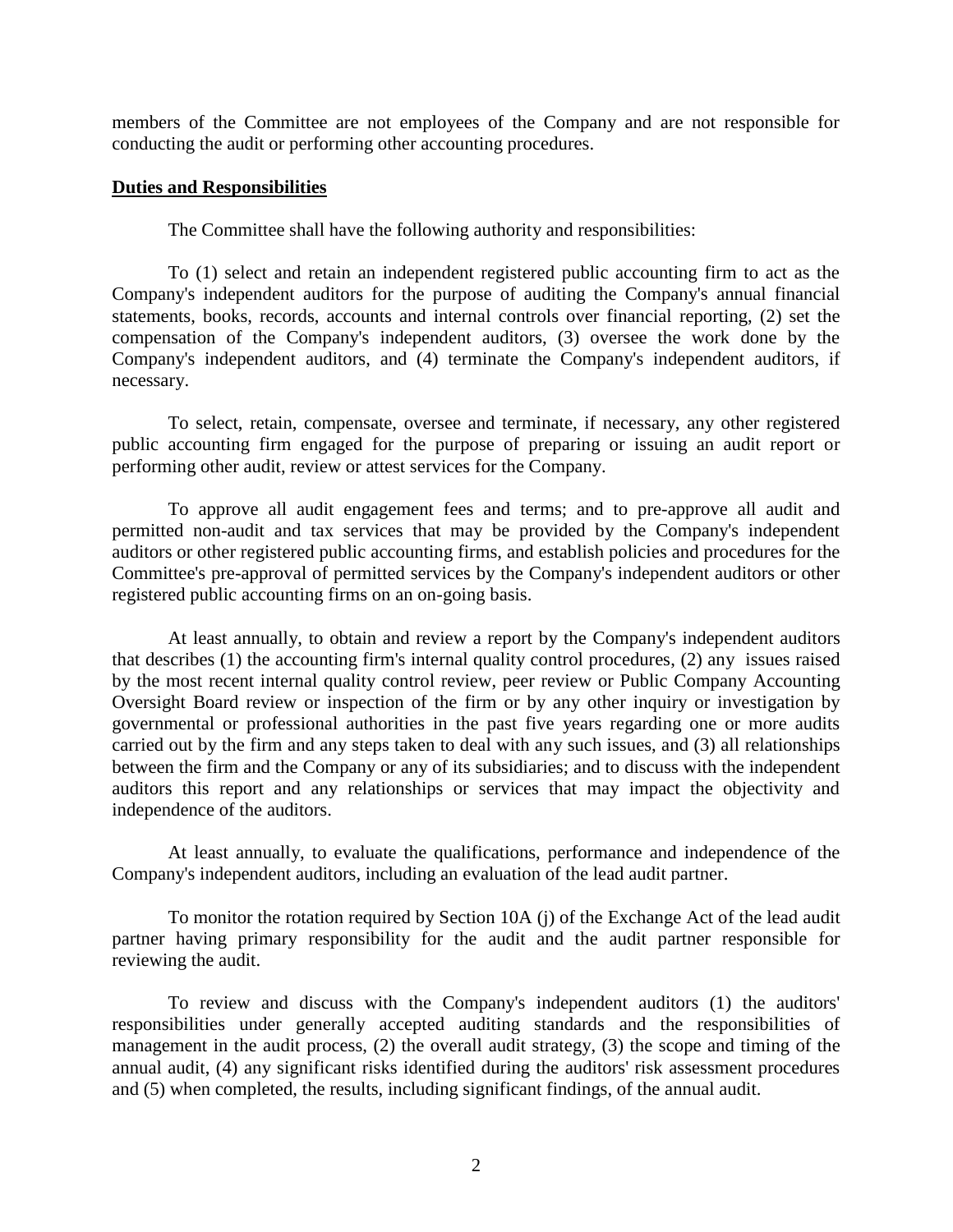To review and discuss with the Company's independent auditors (1) critical accounting policies and practices to be used in the audit, (2) alternative treatments of financial information within generally accepted accounting principles ("**GAAP**") that have been discussed with management, the ramifications of the use of such alternative treatments and the treatment preferred by the auditors, and (3) other material written communications between the auditors and management.

To review and discuss with the Company's independent auditors and management (1) any audit problems or difficulties, including difficulties encountered by the Company's independent auditors during their audit work (such as restrictions on the scope of their activities or their access to information), (2) any significant disagreements with management and (3) management's response to these problems, difficulties or disagreements; and to resolve any disagreements between the Company's auditors and management.

To review with management and the Company's independent auditors: any major issues regarding accounting principles and financial statement presentation, including any significant changes in the Company's selection or application of accounting principles; any significant financial reporting issues and judgments made in connection with the preparation of the Company's financial statements, including the effects of alternative GAAP methods; and the effect of regulatory and accounting initiatives and off-balance sheet structures on the Company's financial statements.

To keep the Company's independent auditors informed of the Committee's understanding of the Company's relationships and transactions with related parties that are significant to the company; and to review and discuss with the Company's independent auditors the auditors' evaluation of the Company's identification of, accounting for, and disclosure of its relationships and transactions with related parties, including any significant matters arising from the audit regarding the Company's relationships and transactions with related parties.

To review with management, and the Company's independent auditors (1) the adequacy and effectiveness of the Company's financial reporting processes, internal control over financial reporting and disclosure controls and procedures, (2) significant deficiencies or material weaknesses in the design or operation of, and any material changes in, the Company's financial reporting processes, controls and procedures, (3) any special audit steps adopted in light of material control deficiencies, (4) any fraud involving management or other employees with a significant role in such processes, controls and procedures, (5) disclosure(s) relating to the Company's financial reporting processes, internal control over financial reporting and disclosure controls and procedures, (6) the independent auditors' report on the effectiveness of the Company's internal control over financial reporting, and (7) the required management certifications to be included in or attached as exhibits to the Company's annual report on Form 10-K or quarterly report on Form 10-Q, as applicable.

To review and discuss with the Company's independent auditors any other matters required to be discussed by applicable requirements of the PCAOB and the SEC.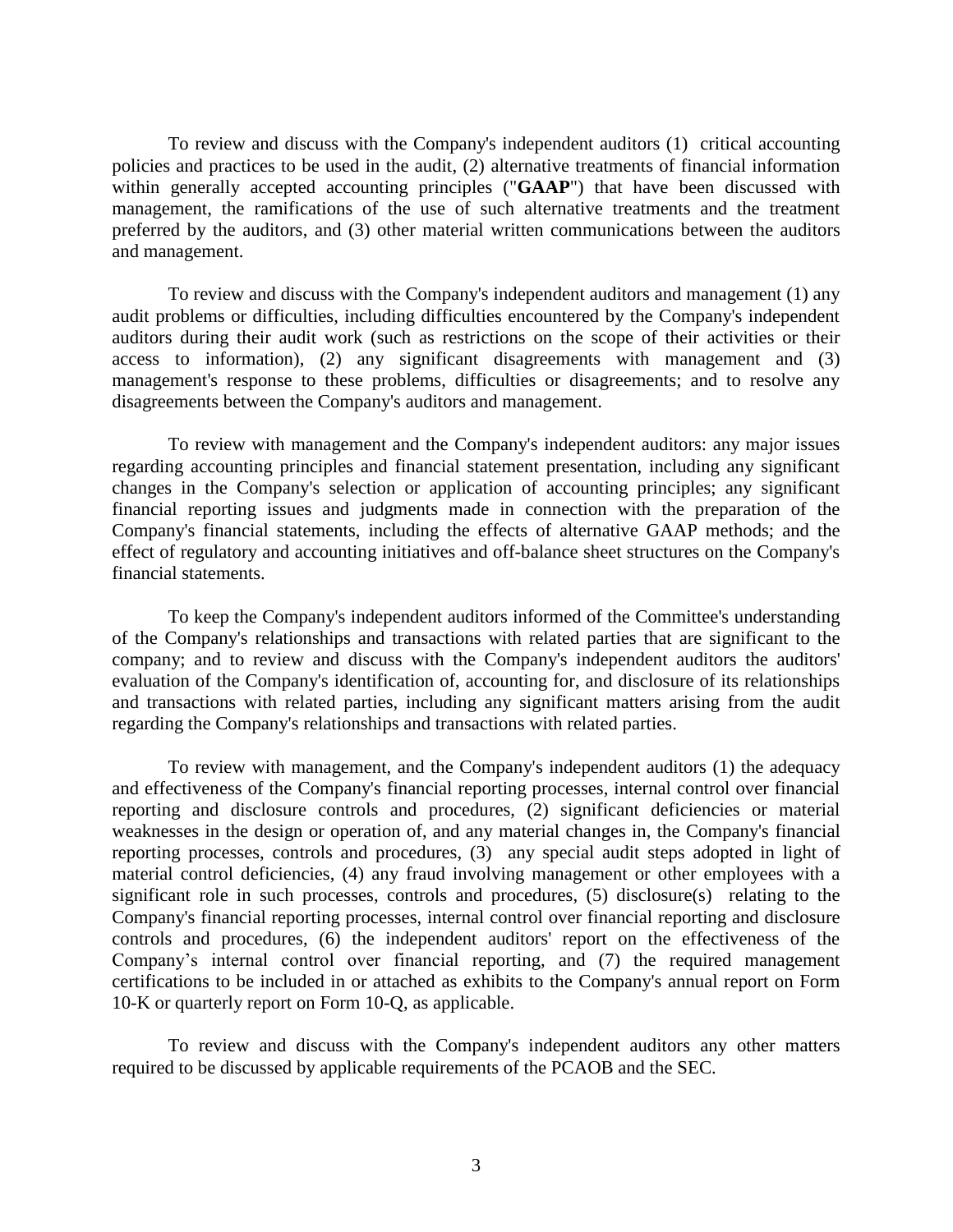To review and discuss with the Company's independent auditors and management the Company's annual audited financial statements (including the related notes), the form of audit opinion to be issued by the auditors on the financial statements and the disclosure under "Management's Discussion and Analysis of Financial Condition and Results of Operations" to be included in the Company's annual report on Form 10-K before the Form 10-K is filed.

To recommend to the Board that the audited financial statements be included in the Company's Form 10-K and whether the Form 10-K should be filed with the SEC; and to produce the audit committee report required to be included in the Company's proxy statement.

To review and discuss with the Company's independent auditors and management the Company's quarterly financial statements (including the related notes) and the disclosure under "Management's Discussion and Analysis of Financial Condition and Results of Operations" to be included in the Company's quarterly report on Form 10-Q before the Form 10-Q is filed; and to review and discuss the Form 10-Q for filing with the SEC.

To review and discuss the types of information to be disclosed and the types of presentations to be made in connection with earnings releases by the Company.

To oversee procedures for the receipt, retention and treatment of complaints received by the Company regarding accounting, internal accounting controls or auditing matters and the confidential, anonymous submission by Company employees of concerns regarding questionable accounting or auditing matters.

To review, with the general counsel and outside legal counsel, legal and regulatory matters, including legal cases against or regulatory investigations of the Company and its subsidiaries, that could have a significant impact on the Company's financial statements.

To review, approve and oversee any transaction between the Company and any related person (as defined in Item 404 of Regulation S-K) on an ongoing basis, and to develop policies and procedures for the Committee's approval of related party transactions.

To oversee compliance with the SEC's guidelines relating to the Company's hiring of employees or former employees of the independent auditor;

### **Outside Advisors**

The Committee shall have the authority, in its sole discretion, to retain and obtain the advice and assistance of independent outside counsel and such other advisors as it deems necessary to fulfill its duties and responsibilities under this Charter. The Committee shall set the compensation, and oversee the work, of any outside counsel and other advisors.

The Committee shall receive appropriate funding from the Company, as determined by the Committee in its capacity as a committee of the Board, for the payment of compensation to the Company's independent auditors, any other accounting firm engaged to perform services for the Company, any outside counsel and any other advisors to the Committee.